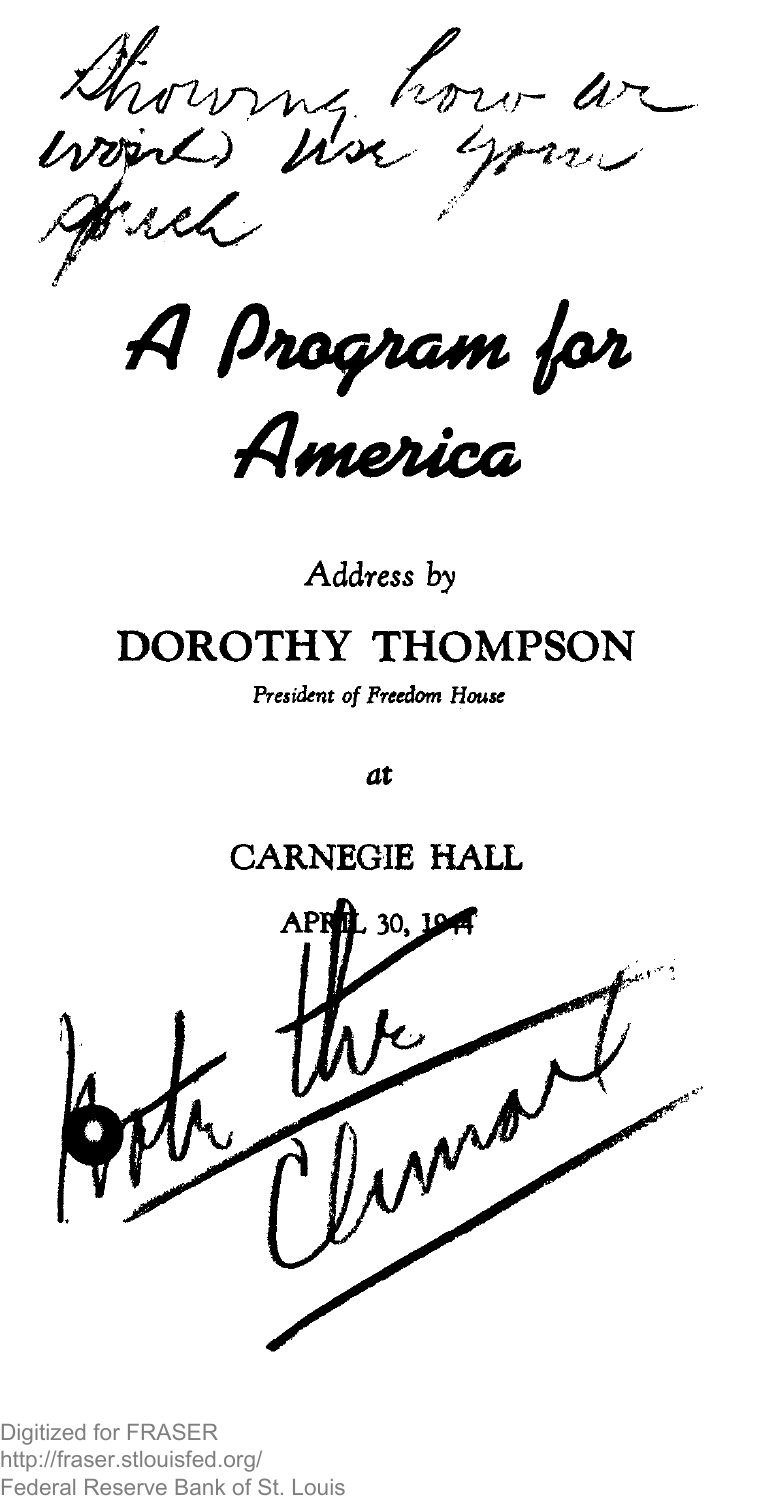# *A finosf/iofto jpJi AmetUca*

 $\Delta$  t the beginning of this evening our artists presented you with the theme: Freedom Never-<br>Dies. Do not draw complacent conclus Dies. Do not draw complacent conclust<br>from it. Freedom does die. It dies eve Freedom does die. It dies ever minute, every hour, every year, and every epoch; it is continually being slaughtered, here, there, and everywhere. If it has always lived, despite so many deaths, it is only because it has never been killed everywhere at once. Always, so far, some root of it has been left somewhere, upon which new growth could be grafted, to produce new seeds, for a new and spreading life of freedom.

There are other things that never die. Prejudice never dies. Aggression, egotism, rapacity, greed, bigotry never die. And alas, stupidity never dies. At no time, anywhere, have virtue, or love, or tolerance, or cooperation, or generosity, or intelligence—which are the conditions of freedom—enjoyed a secure monopoly of social life. The garden of freedom is not a weedless garden. It is one that requires incessant attention, lest its flowers be choked and the ground it has cultivated for civilization revert to the jungle of strife and tyranny.<br>Tyranny originates out of civil strife. Civil

Tyranny originates out of civil strife. strife originates out of blind conflicts of interest and struggles for power. The conflicts of interest are present in every society. The presumption of a free and democratic society is that these conflicts can be resolved in justice and reason. The condition for their being resolved is the constant recognition that are common interests, greater and wider than conflicting interests; a welfare of the community above the welfare of special groups however powerful or highly organized; and a public opinion that forever tests all struggles and conflicts by the standard of the general welfare of the whole.

Since the days of Aristotle, and before that, since the days of the Hebrew prophets and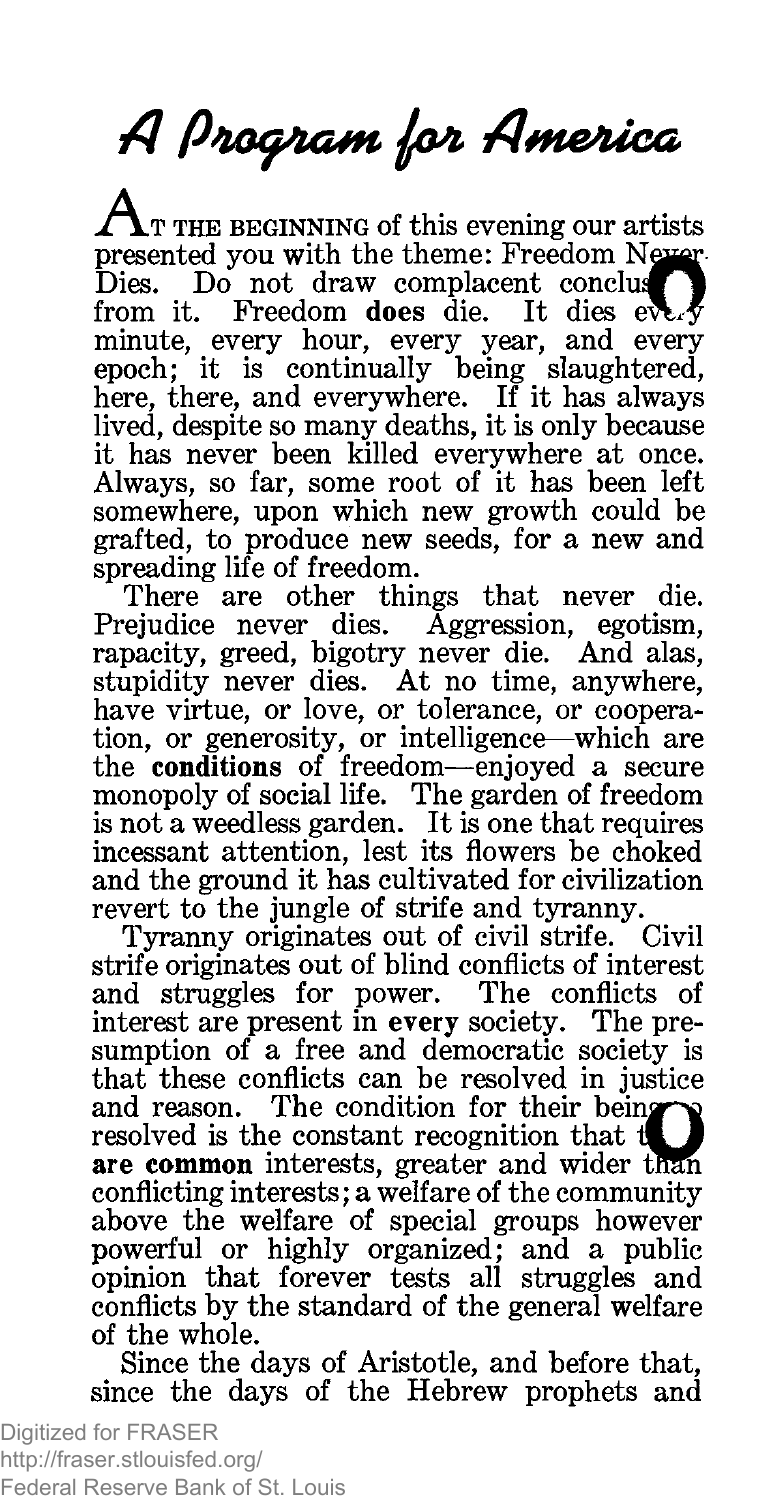statesmen, political philosophers have known that} no freedom and democratic society can withstand more than a certain amount of pressures that come, either from oligarchies of great wealth, or from the rebellion of insecure I humiliated masses. All democratic politi-<br>hilosophers, and most notable for us, those

 ${\bf b}$  our own country, from Washington, Hamilton and Jefferson to Lincoln, Woodrow Wilson, Theodore Roosevelt and Franklin D. Roosevelt and Wendell Willkie, have known that a free democratic society rests upon the sweetening leaven of those of its members who have the moral strength and the impartial reason to consider social measures from the viewpoint of how society as a whole is affected.

George Washington, in his Farewell Address, warned against the dangers of faction. By factions he meant political parties. That, and not the warning against entangling alliances, addressed to the specific situation of the moment, constitutes the main tenor of the famous address. Thomas Jefferson, and every great statesman after him, liberal or conservative, recognized that unless political parties agreed on more things than they disagreed on; unless they sought to encompass and sum up in their candidates and programs, the aspirations of the whole nation, they would become, not instruments of democratic government, but mediums for the imposition, by democratic means, of despotism.

All of our political philosophers have feared that highly organized groups, operating through mass pressures or money pressures would con**y** ty seek to win control over political life over the state and the government, in order to administer it, not in the interests of a more perfect union, justice, defense, and the tly seek to win control over political life **J** over the state and the government, in order to administer it, not in the interests of a general welfare, but in the interests of themselves, and their own power.

The party system in the United States tends in that direction. Party membership between elections is a nominal thing. Neither of our two great parties contains millions of active dues-paying members, holding regular meet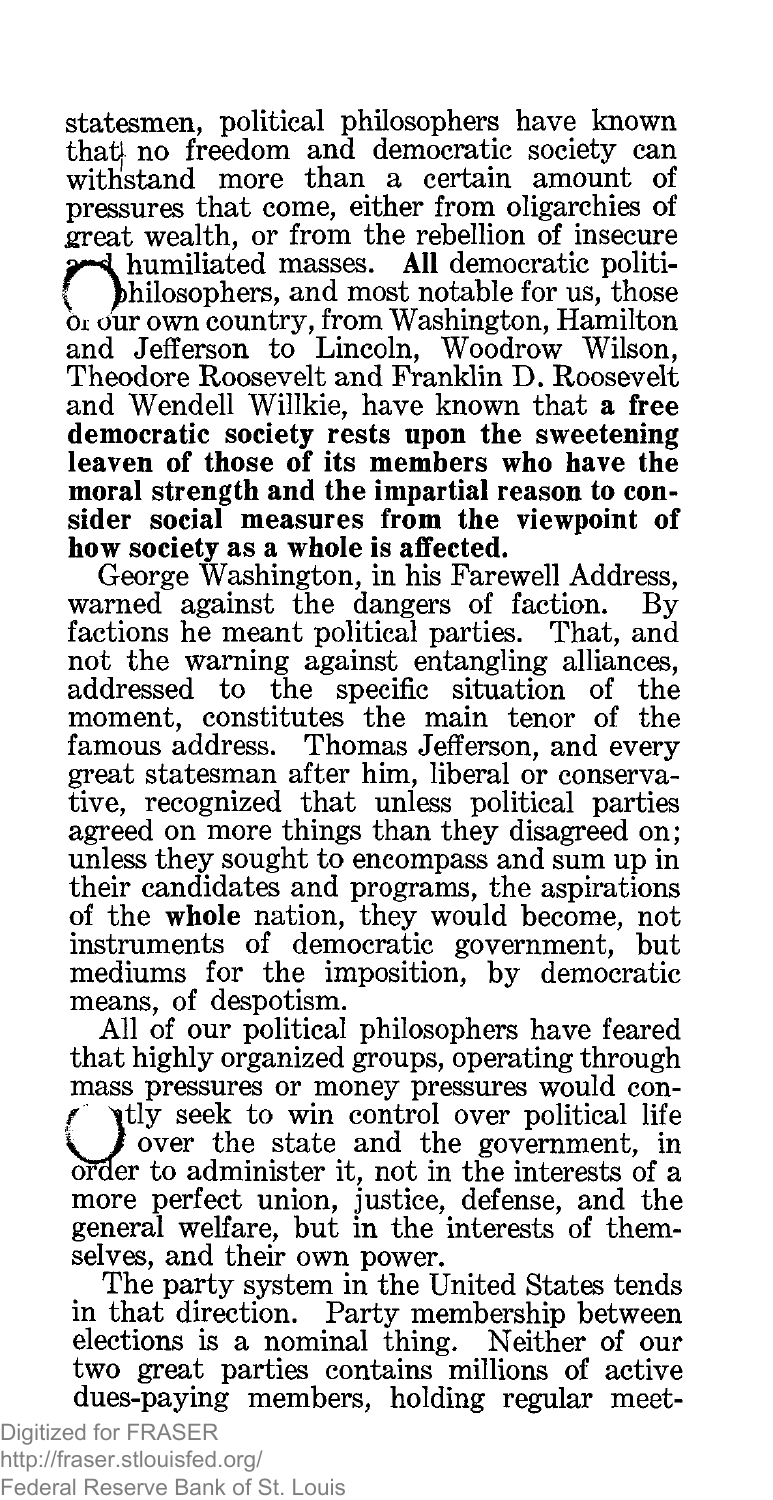ings for discussion and criticism of legislation, and promoting constructive national and international plans, in an effort to improve the social, economic and political structure. They become popular parties only during campaigns. Their control rests in the hands, not of the ma disinterested and patriotic, but of the directly interested and self-seeking. They make only periodic bids to the electors for the leadership of the nation. Thus, their leaderleadership of the nation. ship and moving spirits are job hunters or job holders, or powerfully organized groups, seeking to use the parties and through them the people for their own self-protection and aggrandizement.

The pressures upon Congress come from the same sort of groups. There are lobbies of office-seekers; lobbies for dairy interests and oleomargarine interests; lobbies for Manufacturers and lobbies for labor—all employing high-pressure public relations counsels and attorneys; all wielding money and power; all exclusively motivated by self-interest. But the Peoples' Lobby—where has it ever been?

In this year of the great war, Fate and the<br>Constitution have conjoined in one short have conjoined in one short<br>he two major events. We are period of time two major events. about to stake our all on a bid for victory of our arms; and we are going to vote as to whether or not we should change the government.

Whenever we discuss and vote as to whether we should change the government every conceivable division amongst us is magnified and every rift is widened. Those whose interests lie with the retention of the government be<^**1**<sup>|</sup> active and scheming. Those whose inter are most served by a change, bend every energy to put in power a government that, they hope and believe, will better pay them heed. party and the interests most concerned with it, bidding to stay in power, and another party with its own satellites of interests bidding to take the power, temporarily forget that they are all members of the same community. Normally we live by creating the greatest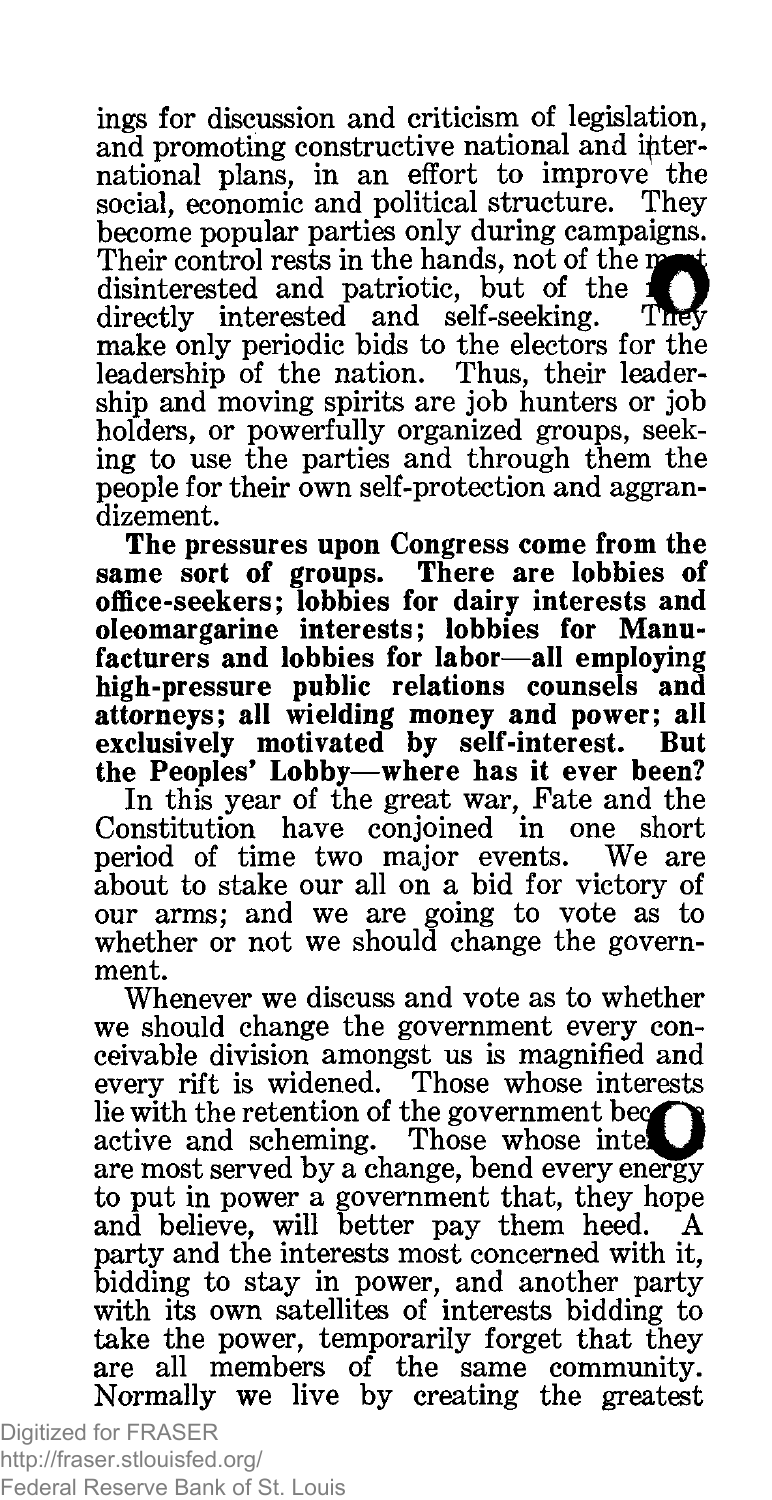areas of agreement and tolerance between ourselves. But in election years we divide into two camps and act as though we were congenital enemies.

Yet, though debate and disagreement are  $\sum_{\text{choose} \text{conses}}$ of life and in the nature of the democratic less, orderly progress is possible only in the fields where there is maximum common consent and common agreement. No question can be democratically solved except by an immense measure of public consent.

And armies are united bodies of men. There is not a Democratic and Republican Army. There is only an American and a United Nations Army. That American and United Nations Army, acting under an American Army plan will, within the next weeks and months undergo the most gruelling test in this war. Millions of its members may not be able to vote under any plan that has been or may be devised—for they will be in the midst of battle. They will not be fighting for the Democratic or Republican party, but for the American people, and the people of the world. The challenge of their unity at the front is to the unity of the rear—the home country.

This challenge Freedom House has accepted. We have presented an American program, addressed to all men and women of good will in all parties. Our intention is to demonstrate, to the men at the front that behind them are Americans, of whatever party label, who are determined to stand together on all the basically important, things, and to work for them, no matter who is elected and no matter *f* |t party may be in power. Our program *Indeed*, dedicated to the ten million men and women of the fighting forces who have left so large a share of their political affairs in our hands. We bear a double responsibility —the responsibility for ourselves and for our sons, for our own generation and for the one that is offering its lives for the future.

You in this audience, and others like you, could, if you would, demonstrate to the conventions of both parties, to their candidates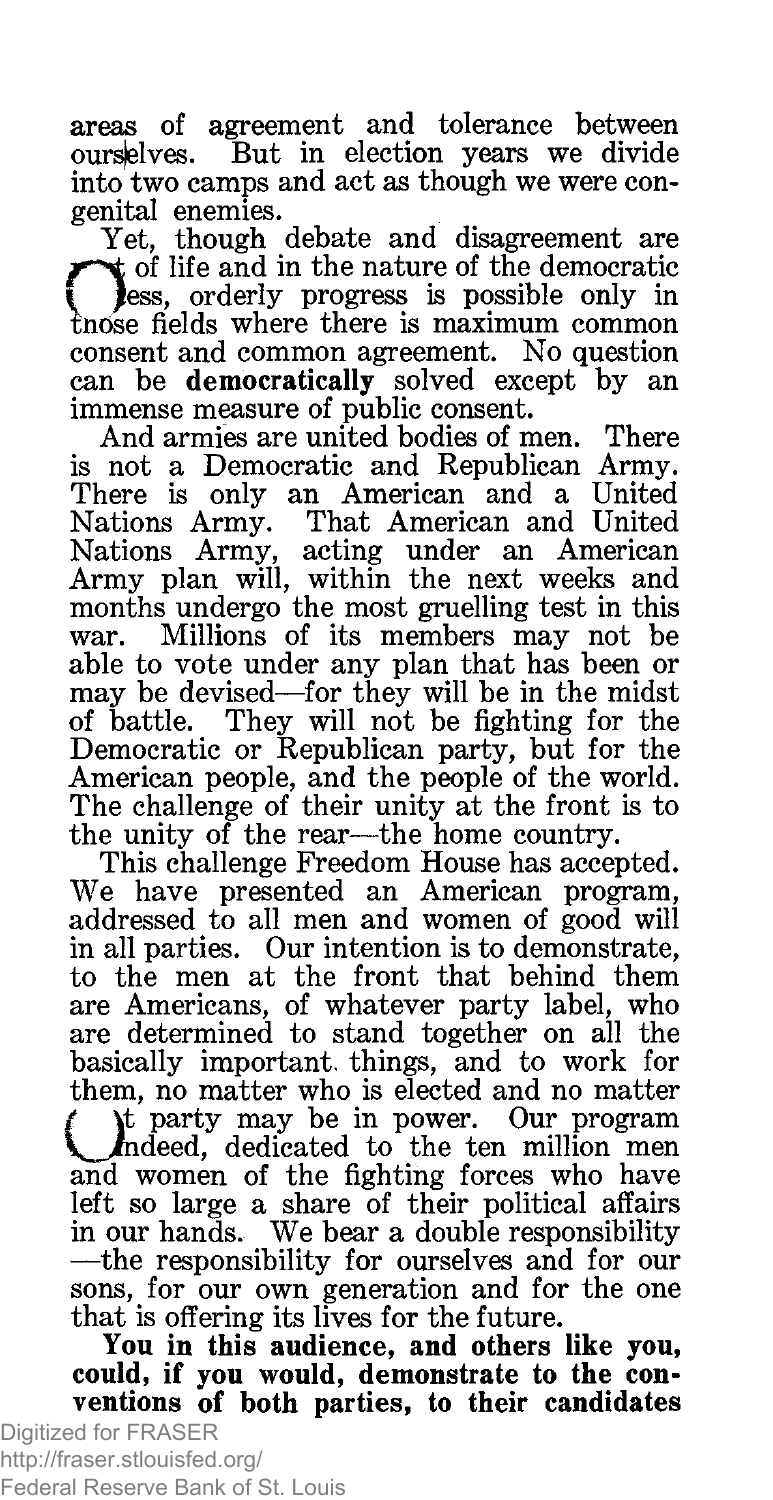for the Presidency and the Congress, and afterward to the Congress itself, that there are voices in America to which they must listen, over and above those which continually clamor for legislation in their own interests, regardless of the just claims, reasonable expectation and obvious needs, of the people as a wh You could, if you would, set out to create a most powerful pressure group—the pressure group of patriots, concerned exclusively with the general welfare of our people and the people of the world.

The Freedom House program is not a postwar blueprint. It is for action—NOW. Action on the basis of intelligence. It is stupid and dangerous to assume that the war is one thing and the peace an entirely different thing, and that with the success of our arms a new era of cooperation and national and international progress and serenity will automatically break upon the world, like the sun of heaven.

The way the war is conducted; the actions of our day to day diplomacy; the spirit and vision creating itself in the people, as the war unfolds will determine what sort of world the end of the war will bring. Our domestic behavior now, during the war, will condition the post-war period. History does not begin and end with war or with peace. For better or worse it is continuous, constantly unfolding, and what we shall be tomorrow will be conditioned by what we do today.

Neither are national and international aims and behaviors two separate things. International cooperation is only enduringly possible between nations of people who are suing approximately the same objectives, whatever variety of means. If, for instance, every nation and state is concentrated on making the best and wisest use of its political instruments, its means of production, its labor, resources, money, talents and skills, to promote the welfare of its own people as a whole, then it will naturally follow that a world order will develop motivated by the same purpose. If, however, even one single great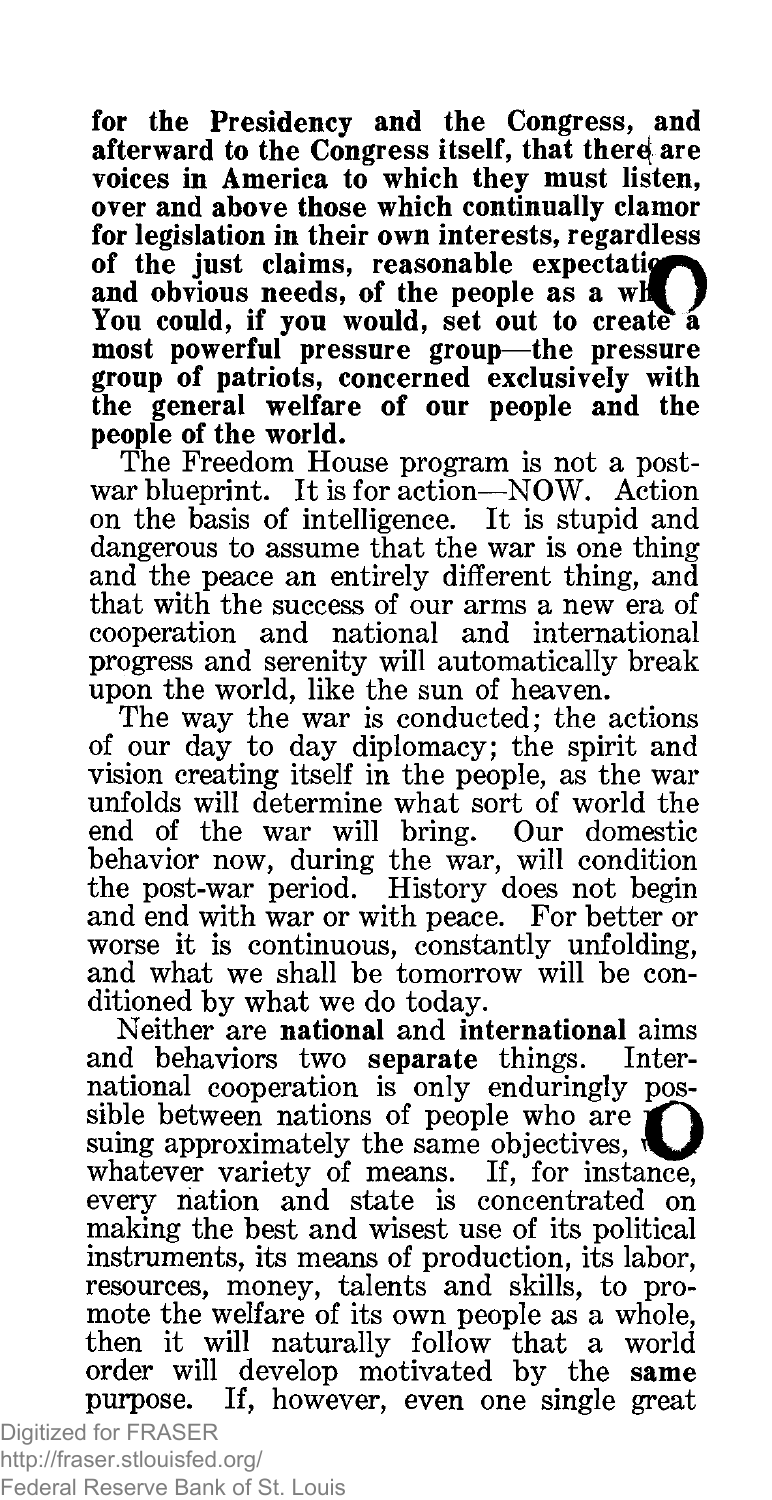state seeks to improve its own standard of livirig by the exploitation of people in other lands; or if powerful groups within states collaborate across frontiers to strengthen and solidify their particular social or economic a wo<br>root ests against the welfare of their own htrymen or regardless of their welfare, then rld order of ruthless imperialism will take root and freedom will be slaughtered again. There cannot be one aim for the nation and another aim for the world of nations. Conflicts within nations inevitably tend to create conflicts between nations, as the conflicting interests attempt to widen and enlarge the bases of their power.

In all nations and even in all individuals, two kinds of competition exist. There is the competition for privilege and advantage, which gives us inner strife and international war. But there is also the competition for perfection, which gives us great civilizations. No one ever injured his neighbor by trying to be better than he in any creative process. No one ever injured any craft or any profession, by trying to be the best possible carpenter, or physician, or manufacturer. It is the competition that drives men to seek special advantages over others, not residing in superiority of technique or skill, but residing wholly in positions of economic or political power, that corrodes society, driving man against man and people against people.

If, therefore, we seek to create a more free and democratic society, at home and in the world, we must seek to create a more harmon- $\bigcup_{\substack{\text{for }g\text{achie}}}$ l society, by lifting competition above the ggle for mutual elimination, into rivalry greater perfection and more constructive achievement. Nations must seek to advertise to each other those things which they do best whether it be in technological organization, or in labor relations, or in road building, housing, the care and education of children, the securing of homes or the production of art.^ The competition between nations can be immensely creative, if it does not consist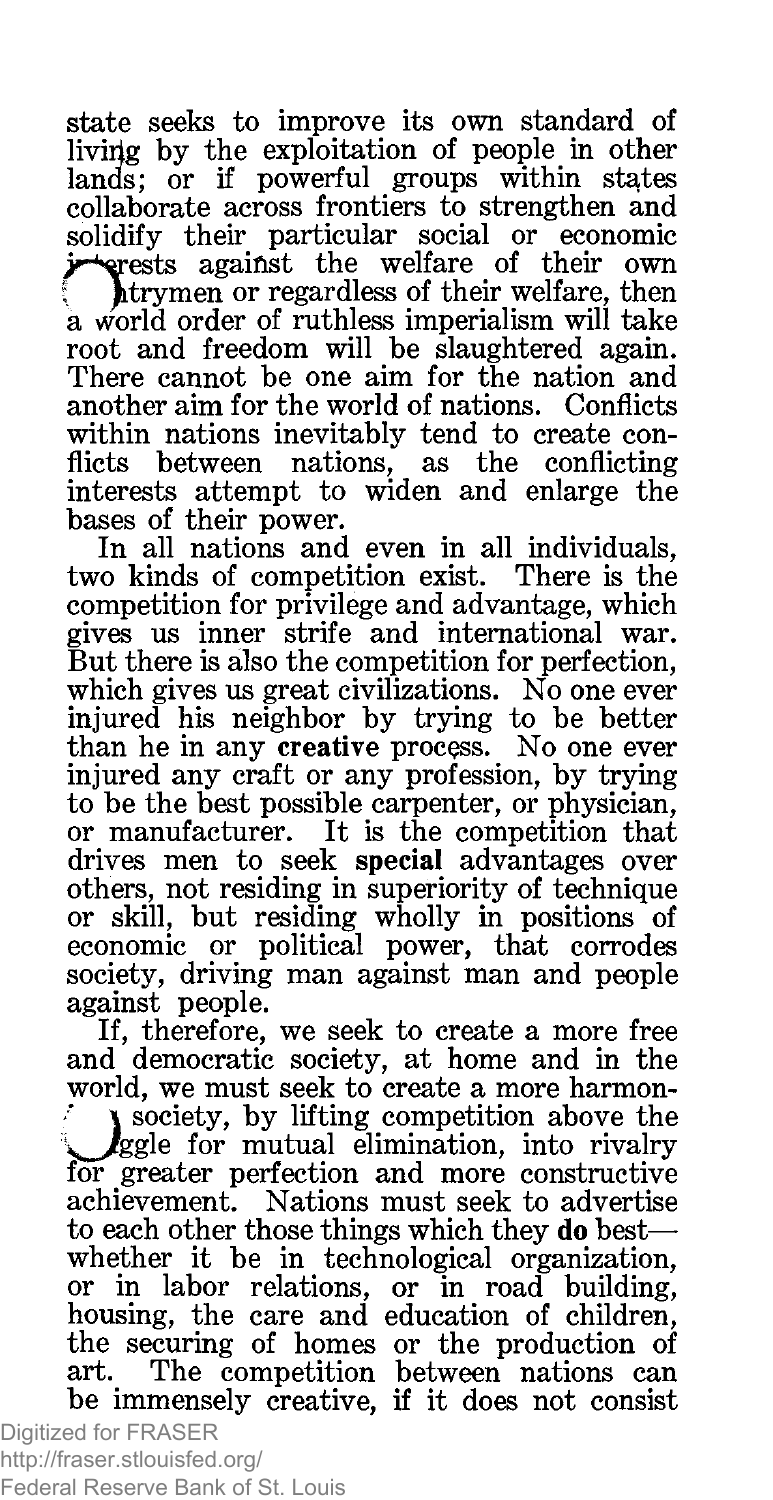in being drunk with sight of power, releasing "wild tongues that have not thee in awe; such boastings as the gentiles use and lesser breeds without the law," to quote Kipling's words. Were the standards applied to nations those which measure the serenity, welfare, progress and happiness of the people, states that counted as insignificant powers would stand very high in the great race of humanity after a better life: Denmark, Sweden, Holland and Norway would loom in many ways above the greatest powers. We ourselves could learn from free Norway how to feed school children, from Denmark and Holland how to make rich and prosperous farms on reclaimed soil, supporting a miraculous agrarian culture, from Sweden how to create harmony between the various classes of producers, and from Switzerland how to overcome racial, national and religious hatreds.

And similarly, if the two great American political parties were genuinely contending with each other, as to which of them could best bring about a great, constructive and enduring peace, provide the widest measure of employment and social security, do most to reclaim our waste lands, restore our soil, broaden and deepen our education, reduce crime, give us energetic and economic government, further the widest possible creation and distribution of material satisfactions, and lift the intellectual and spiritual level of the people, their contests with each other would all be creative.

Is it too much to hope for such a development? It is not too much to hope for. Such  $\blacksquare$ development is not outside the range of hun yearnings and desires. But hoping for it will accomplish nothing whatsoever. Only believing in it, working for it, living for it, and fighting for it, will bring it about.

Nor can we work merely as isolated individuals. The egotistic graspers after special privileges and powers are always highly organized and plentifully heeled. There is no political or economic instrument of power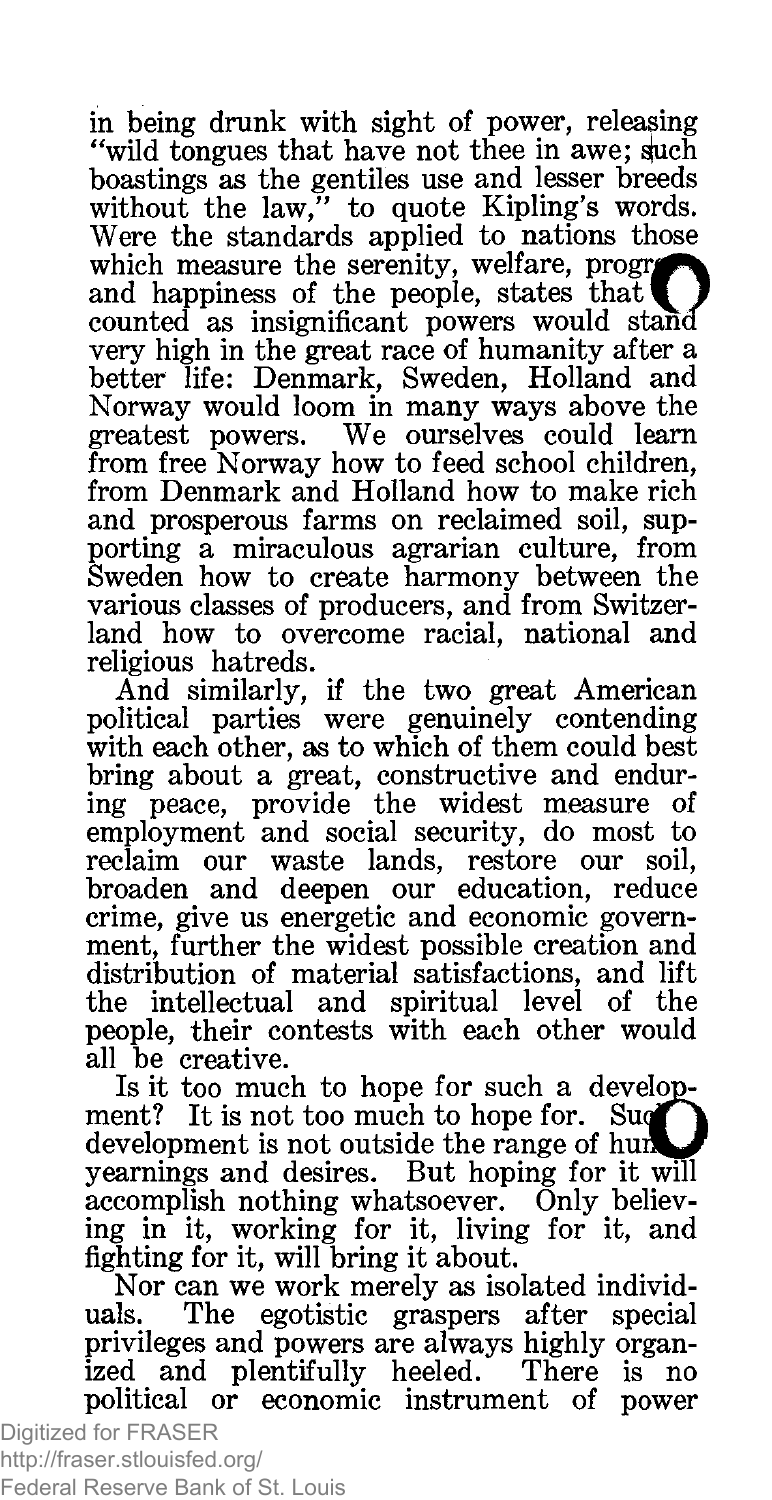which does not attract them with its opportunities. Their lawyers and public relations Their lawyers and public relations counsels are present when the laws are being written and when the laws are being interpreted; they are ever busy with their pencils adding machines, toting up the effect of ery measure upon their own enterprises, Whatever they may be. They are immensely efficient in their own interests, and that is, in fact, their sole test of efficiency.

Is it impossible to expect a measure of the same effort from those who consider the efficiency of their country, their society, and their world above their own narrower interests? Is it impossible to expect from civilians the same social diciplines for the common interests, the same consideration for the nation as a whole and for the freedom and welfare of the world that we **take for granted** from our soldiers?

We of Freedom House, believe that millions of Americans are open to the challenge to lay aside their egotistic interests, open their minds, widen their sensibilities and set out to seek the welfare of America, its land, its culture, its people and the larger welfare of the peoples of the world.

We started as a small group, growing out of the old "Fight for Freedom," composed of those people who did not think it a matter of no concern to the people of America whether the peoples of all the rest of the world should fall into exploitation and slavery.

But we have never thought of ourselves as a small group. We feel ourselves, in our very hes, as a great movement—here in this Antry, and all over the world. Almost with astonishment we see that as the people of England and of the underground movements in Europe, come out with their programs and begin to dream of their futures—-they think and say the things that we have been thinking and saying amongst ourselves.

We have never spoken or thought of ourselves as liberals, conservatives, radicals, or revolutionaries. Somehow none of these words seem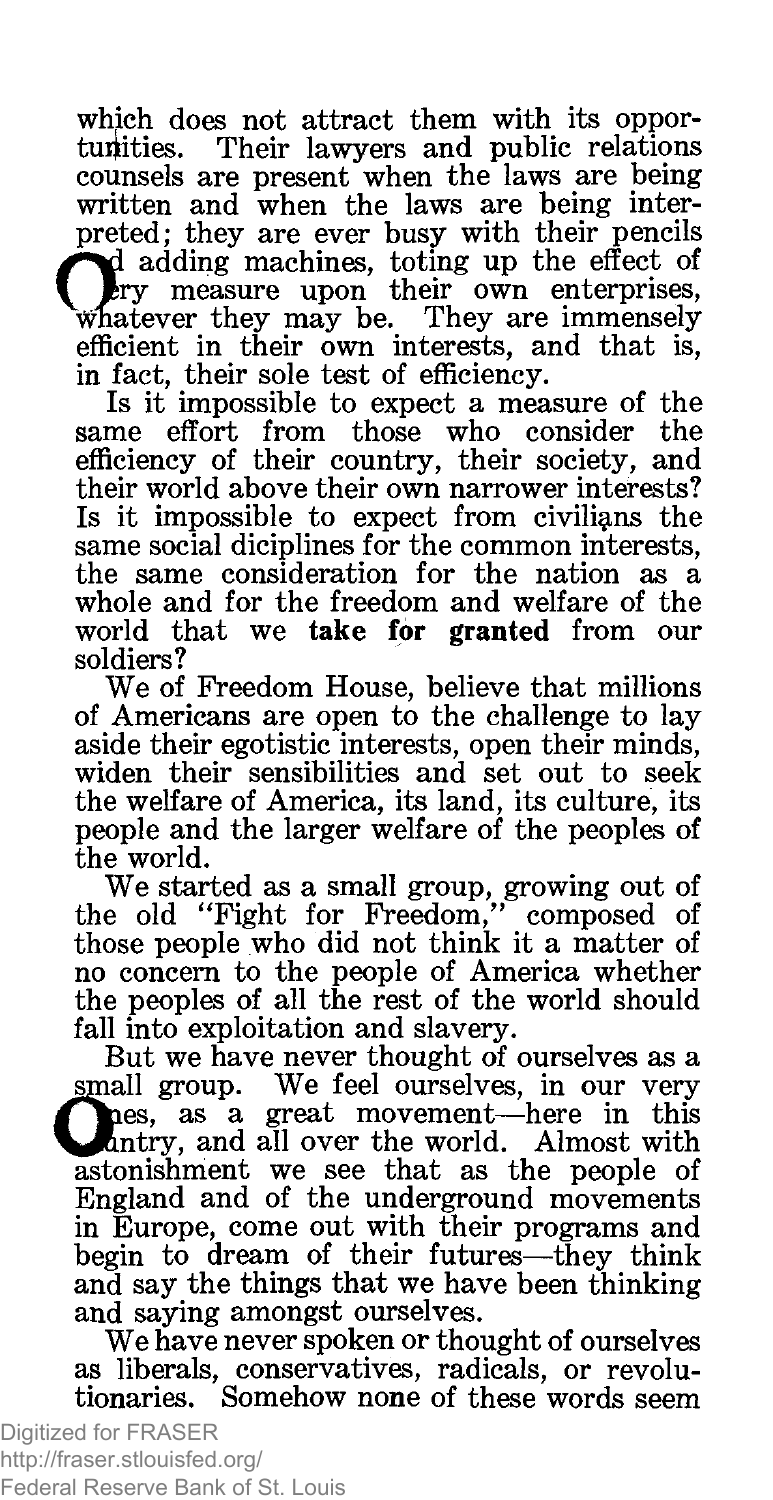to fit the needs of our hearts and the aspirations of our minds. If it is liberal to believel in Mankind, in man's power through thought and action to control his own destiny in freedom, then we are all liberals. If it is conservative to cherish the wisdom of the past and to pra that we will move into every future over bridge instead of a yawning chasm—then we are all conservatives. If it is radical to know that there are new powers, new inventions, new resources, new opportunities in the world that demand new thinking and fresh evaluations and a rebuilding of our American house along modern lines—then we are radicals.

And if it is revolutionary to be determined to replace the rule of force by the rule of law; if it is revolutionary to be absolutely determined that for the next hundred years no more boys shall be blinded, and deprived of their limbs, and line our hospitals with shattered faces, then we are revolutionary!

Let us be done with these meaningless labels with which men put posters over their brains to cover the absence of Reason! Let us go to work—with anyone who will go to work with us—for the triumph of reason over empty slogans, and content over patent medicine formulas! Let liberals liberate, let conservatives conserve, let revolutionaries change what needs to be liberated, conserved and changed!

We sit here tonight in Carnegie Hall and we are relatively speaking, a handful of people. But we belong to a movement which is sweeping the world. The blood cries from the very earth to all who have ears to hear—and on those who have ears to hear belong to *vL* future. What keeps unknown millions oi men together—Britons, Americans, Russians, Chinese, Norwegians, Frenchmen, South Slavs and West Slavs and all the rest? What is the cement? Is it only fear? Is it not also hope? To what do they look forward? To the same situation that produced this mess? To 1918?

To 1929? To 1933? To 1939?

No. But we must give form to the aspira-Digitized for FRASER http://fraser.stlouisfed.org/

Federal Reserve Bank of St. Louis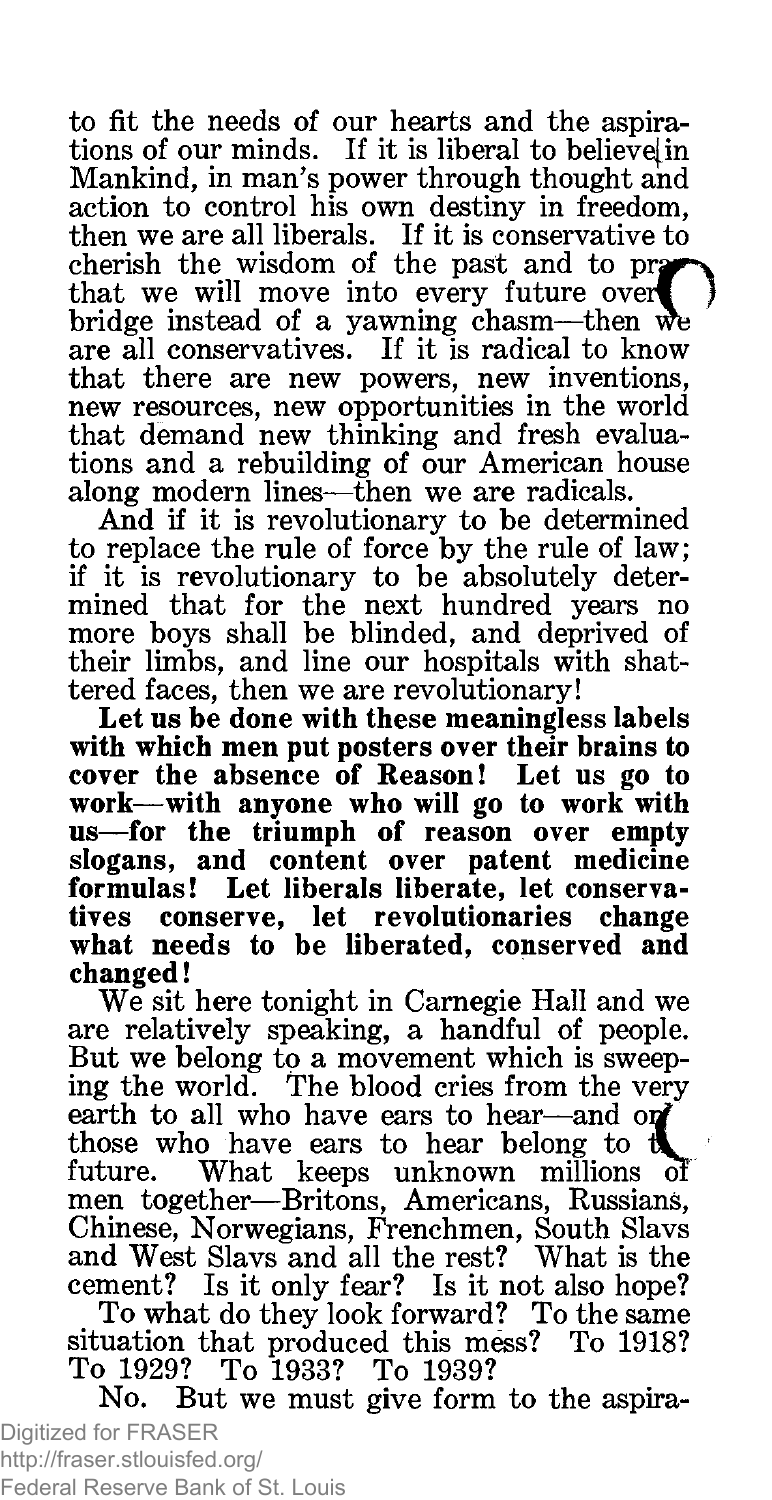tions which we dimly comprehend. And we must think with cool reason of what is immediately and ultimately to be achieved.

Thus we have written as the first plank in our platform "the realization in victory, and  $\bullet$  the basis of the collaboration already estabhed amongst most of the nations of the world, of a world organization for peace under law, with equal freedom, equal justice, and proportionate responsibility for all nations."

We want to be specific as to meanings. We say: "We recognize that Peace can be ultimately defined only as the substitution of the rule of law for the tests of force. We know that international law to have the same force as domestic law demands the creation of an international authority to legislate, adjudicate and enforce it."

We do not intend to be swerved from this objective even if the peace does not establish this organization— even if it takes the rest of our lifetimes to establish it. We are not going to take our dolls and go home if we don't get perfection the moment the war ends. But meanwhile, we have a very immediate and practical proposal. We advocate an amendment to the Constitution ending the power of one-third of the Senate to hold up the aspirations of the world. We shall therefore work for "an amendment to the Constitution relative to the treaty-making processes which would substitute for the present requirements of two-thirds concurrence by the Senate, a majority concurrence by both houses of Congress."

The most important plank in our domestic Nicy is the preamble to the six that follow. We sert in that preamble that "the General Welfare of the American people takes precedence over all special, sectional, group or private interests."

With that in mind, we intend to support competitive enterprise in all fields except natural monopolies, recognizing however that all enterprise exists, not just for itself and its own profits, but to serve the people.

We believe that full and efficient peacetime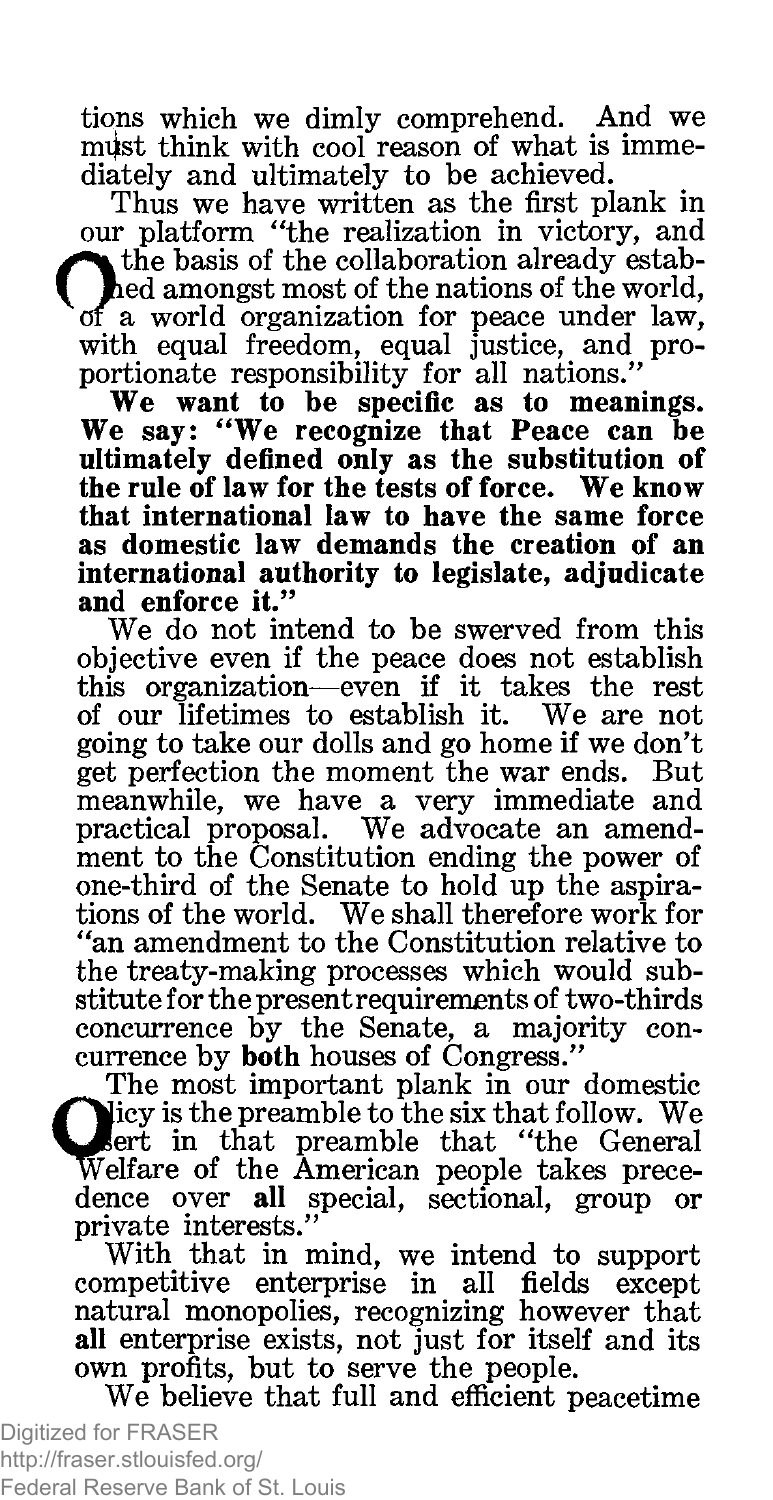employment of our resources, machines, and men is the prime necessity of material welfare and human dignity. The unemployed man is a disfranchised and frustrated creature in a modern industrial society. And we insist on government aid for this, wherever governm aid is necessary.

We realize that if freedom has any meaning whatsoever it must mean greater and more equal educational and economic opportunity for all Americans, regardless of race, color, creed or economic status.

We recognize also that the power to tax is the power to destroy as well as the power to create. Our taxation system is utterly irrational and obsolete. We demand a complete overhauling of it, a " taxation reform, to facilitate creative economic forces as against sterile wealth, to eliminate inequalities, and to rationalize and simplify the municipal, state, and federal system as a whole."

We recognize further that good government means responsible government, purged of the chance to pass the buck. We therefore demand a better federal administration, through a more responsive cabinet system continually in touch with Congress, with strict definitions of the frontiers of all departments, to end overlapping and increase responsibility.

And finally, we demand that all the branches of government realize that the basis of everything is people. We demand that they realize that we have a declining population growth that must be put on the upswing by the creation of greater confidence and security—for the worker at whatever task, and for the home  $a$ the children for whom he makes his ch effort. We know and insist that the American home, and the American child, is the bulwark of the nation and the hope of the future. We intend, therefore to work for housing programs, school feeding programs, extended dental and medical care especially for children, better organized and more appropriate cultural activities, vastly improved physical training, a radical improvement in all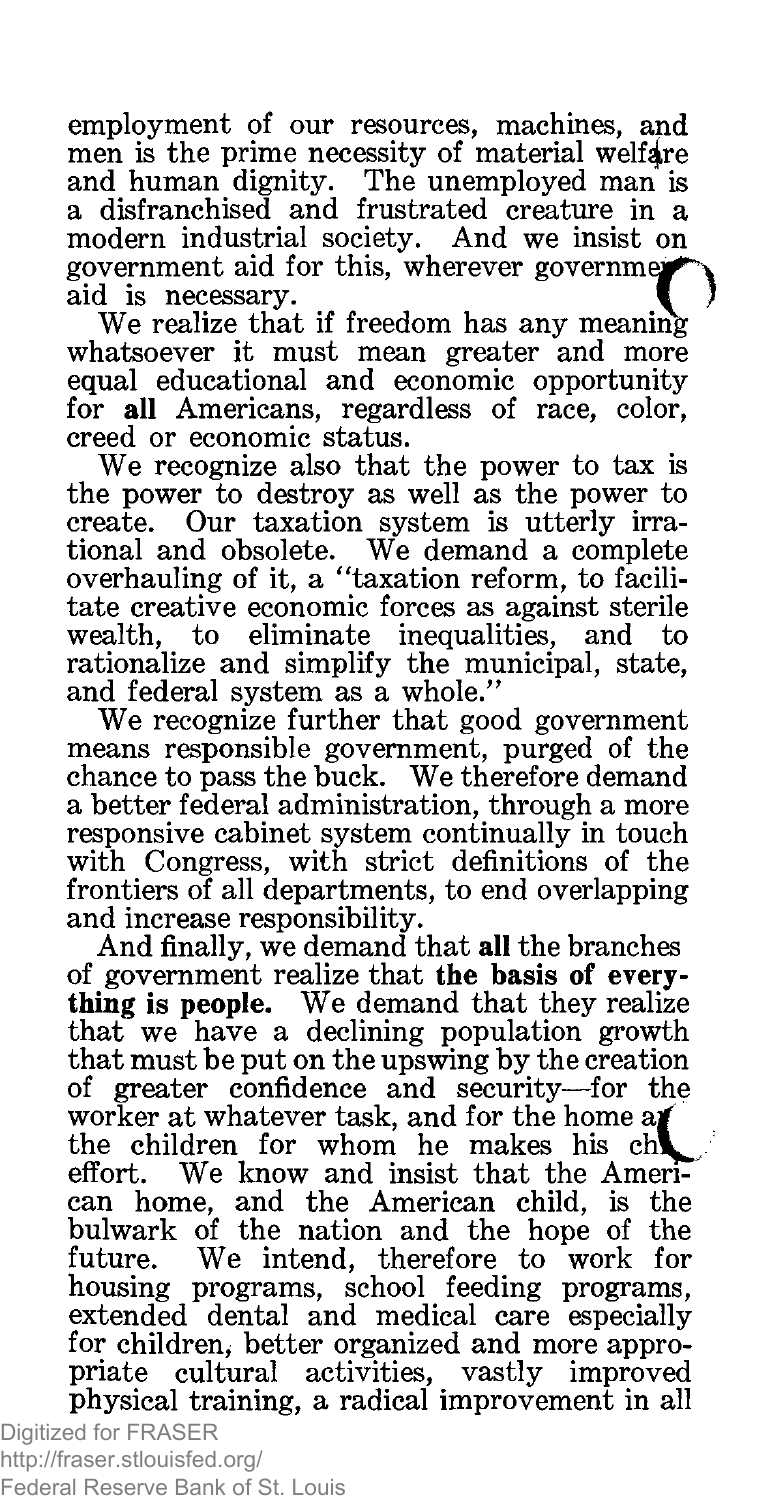states of mothers' pensions, and extended anjd rationalized plans for family security.

Freedom House does not want to blueprint all these ideals. But we intend to work with all groups, whether they arise in the ranks of ^ulustry, labor, government, or the free pro-I jsions who are putting expert thought upon >mese problems. We will criticize and publicize their findings. And we shall not rest until America has achieved what is in our magnificent land, our incomparable resources, our highly productive labor, our advanced technology and our educated brains to achieve.

It is our intention to raise a standard, hold to it, and hold other people to it.

I ask you: Is this worth while? Is it as worth while for you as it is to me? I know that I cannot go on, writing words on paper, making speeches over the radio, receiving fan letters and slam letters, all as a kind of prima donna performance. I know that I have got to join the people who feel as I do, and care as I do, and put whatever talents I may have at their service. I want to be part of a body of human beings who are going somewhere. And I believe with everything there is in me, that all of us want to be doing something that will enable us to look into the eyes of the young men who will come back from the war—something that will enable us to **look** into their eyes proudly and not cast our eyelashes to the ground when we pass them.

If you feel this way, too, than make up your minds tonight to join us. Copies of the program which I have outlined are available at Freedom **Fouse.** If you want to go along with it, sign join us, and make up your mind to work. vVe need allies—millions of allies. We will welcome and collaborate with all other organizations and movements that in one phase or another are going the same way.

Influence is not enough. Virtue must create energy, and energy must create power, and power is in numbers and in organized will.

You here tonight are challenged to be the vanguard. You are challenged to take this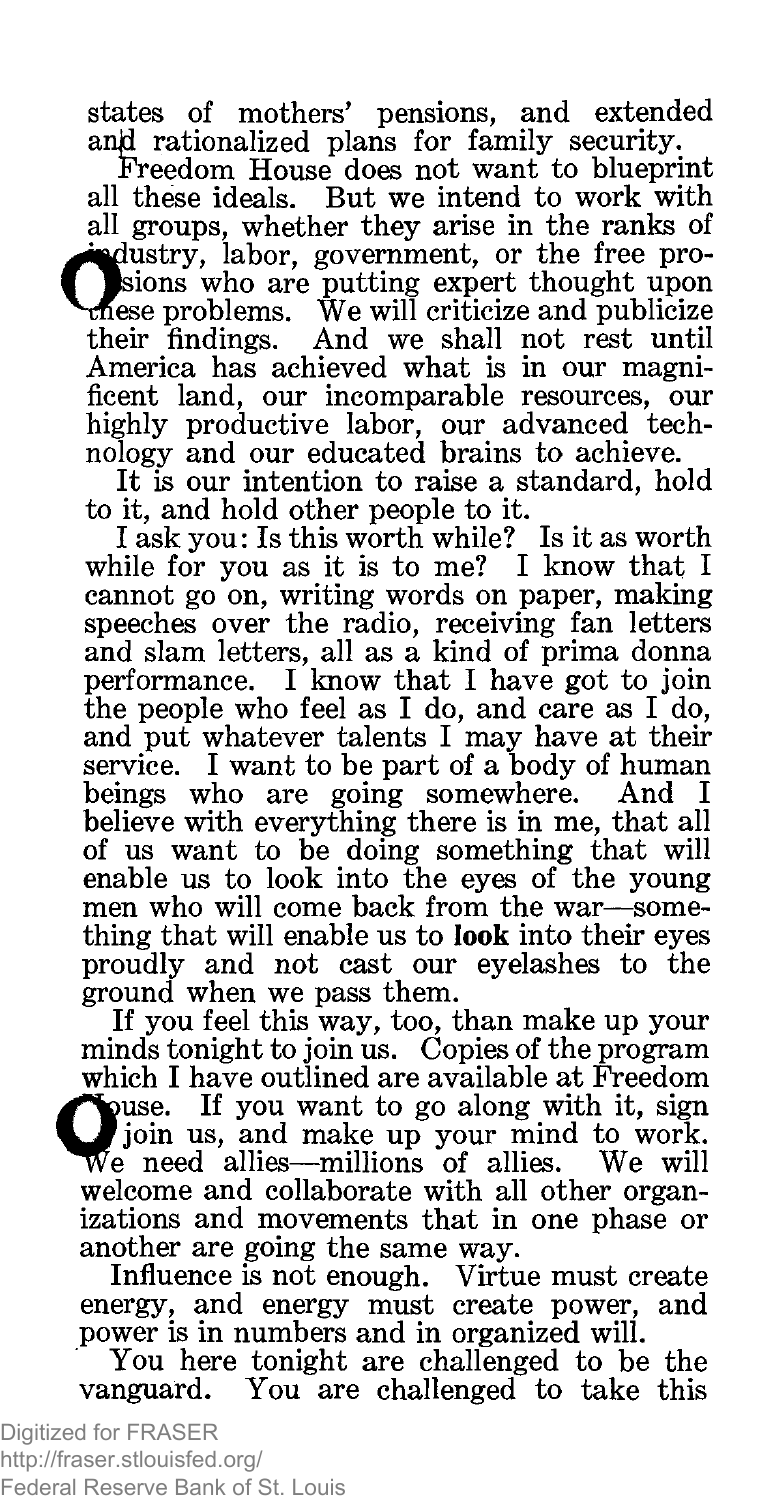program up and use some private initiative about spreading it—in your personal mail, in all your contacts, in your party and group affiliations. You are challenged to furnish ideas and to take steps to implement them yourselves.

We shall be bound together to further<br>movement. And I have not the slighte And I have not the slightes doubt that if even half of the four thousand people gathered in this hall go out to further this movement, using their own wits, and their energies, it will gather at a rate that will astonish the nation.

Do we not all see that the collapse of tyranny will leave a vacuum in the world? With what shall it be filled, if not by the thoughts and programs of men and women of intelligence and good will.

My friends, with all the earnestness at my command, I entreat you to believe me when I say, that Free Democracies must do more than merely defeat their enemies in this war; they must do more than merely survive! They cannot merely survive. If that is our program, we shall perish as a free society no matter how the war ends. Democracy must demonstrate its capacity to meet the crying needs of this frustrated and rebellious world. It must create a great era of peace. It must solve the economic problem, creating work for all able-bodied men and women; it must be constantly creating and re-creating a living, worthy culture; it must meet the increasing social problems of a highly interdependent industrial age. If we fail the youth who come after us will not tread the old paths, just because they were on trodden by heroic men, when democracy  $\mathbf w$ young. They will make their own new world, to meet these problems, and if they cannot make it peacefully they will make it with wiolence. Nothing stands still in this life. I Social life grows, changes, expands, and moves | and whenever it stands still it is pushed over by something more dynamic.

Fellow Americans—the invasion is about to | begin. Let us, also, begin our invasion.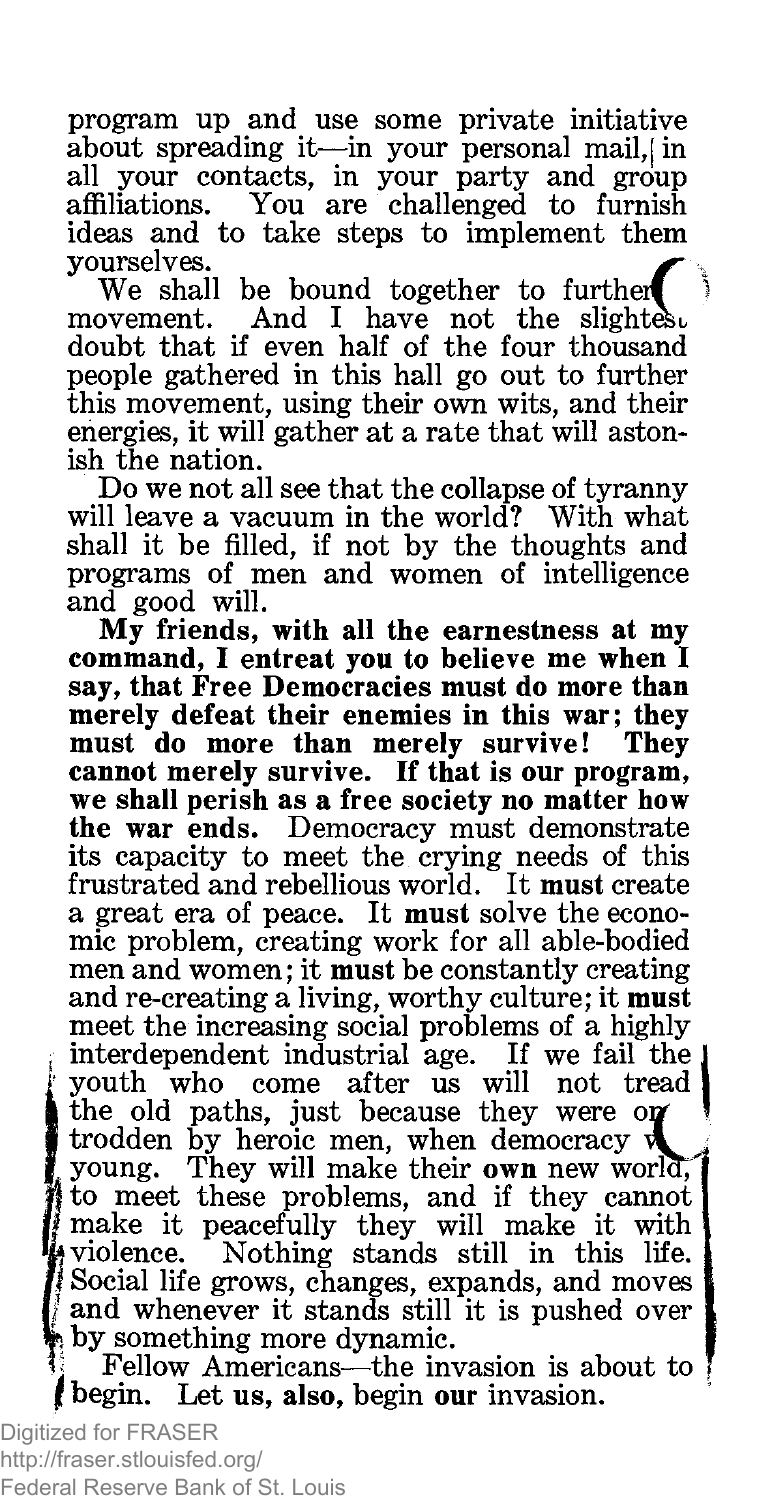#### **FREEDOM HOUSE**

#### **• DIRECTORS**

DOROTHY THOMPSON President

HARRY D. GIDEONSE Chairman of Board

> WILLIAM AGAR Vice-President

HARRY SCHERMAN Vice-President

HERBERT BAYARD SWOPE Treasurer

> **GEORGE FIELD** Secretary

| Herbert Agar             | Ralph Barton Perry        |
|--------------------------|---------------------------|
| Cass Canfield            | Samuel Shore              |
| Mrs. Ward Cheney         | George N. Shuster         |
| Rev. George B. Ford      | Mrs. Kenneth F. Simpson   |
| Helen Gahagan            | Spyros Skouras            |
| Arthur J. Goldsmith      | Rex Stout                 |
| Mrs. Harold K. Guinzburg | Henry P. Van Dusen        |
| Helen Hayes              | Robert J. Watt            |
| Bishop Henry W. Hobson   | W. W. Waymack             |
| Mrs. Andrew Jackson      | Walter White              |
| Elsa Maxwell             | Wendell L. Willkie        |
| Justice Ferdinand Pecora | Mrs. Elsie B. Wimpfheimer |
|                          |                           |

FREEDOM HOUSE

5 WEST 54th STREET, New York 19, N.Y.

bscribe to this program and wish to enroll as a member of Freedom House (Minimum Annual Dues \$2.00)

Name.................................................................................................. Address.............................................................................................. I want to help by contributing \$.................................. (tax exempt)